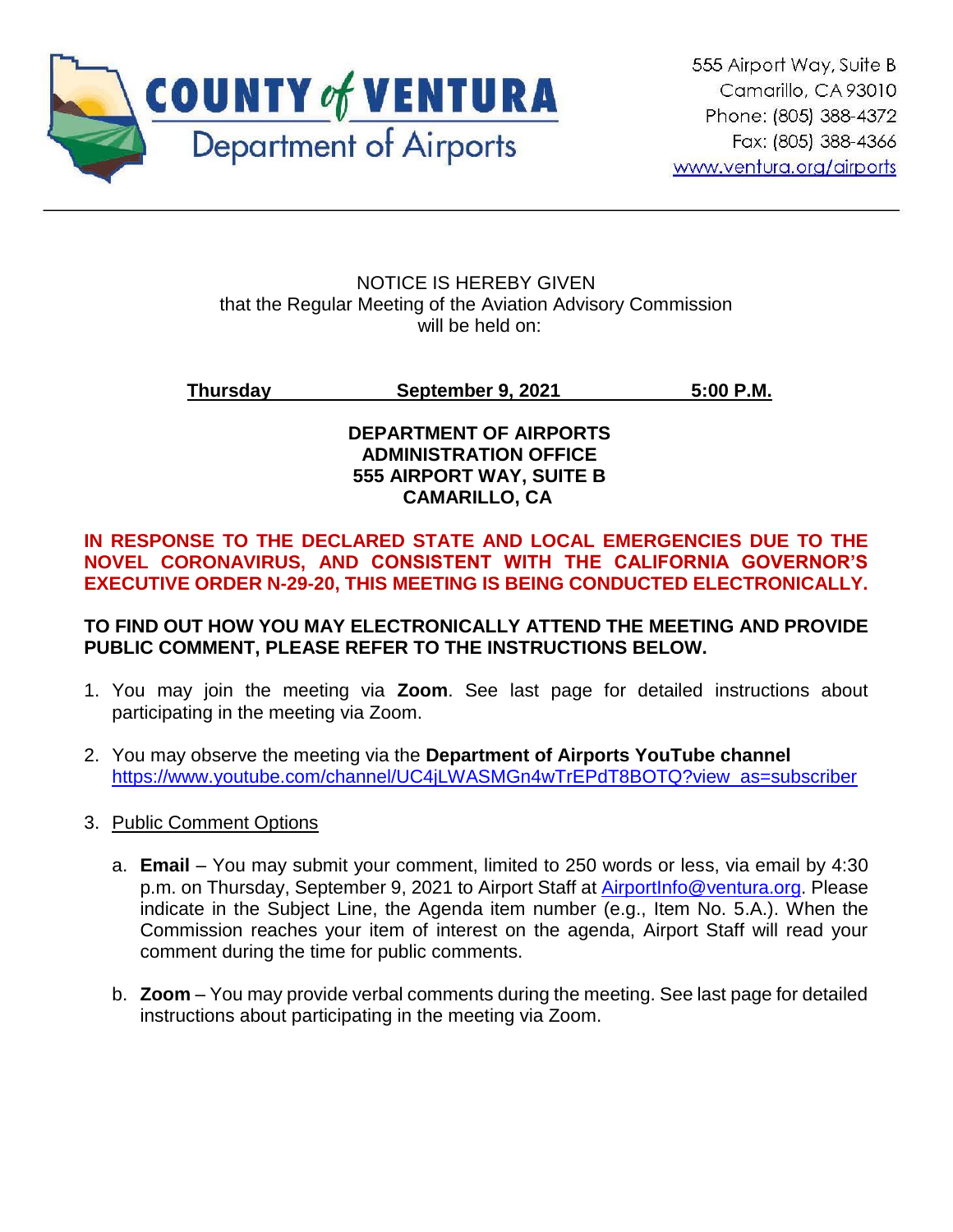#### **AGENDA**

- **1. CALL to ORDER and PLEDGE of ALLEGIANCE**
- **2. ROLL CALL**
- **3. APPROVAL of MINUTES – July 7, 2021**
- **4. PUBLIC COMMENT PERIOD**
- **5. NEW BUSINESS**
- **A. Subject: Approval of, and Authorization for the Director of Airports or His Designee to Sign, the Month-to-Month Hangar Storage Agreement with the California Department of Fish and Wildlife**

#### **Recommendation:**

Staff requests that your Commission/Authority recommend that the Board of Supervisors (Board):

Approve, and authorize the Director of Airports or his designee to sign, the month-to-month Hangar Storage Agreement with the California Department of Fish and Wildlife to allow it to store the Department of Fish and Wildlife's multiple aircraft at the Camarillo Airport.

#### **B. Subject: Approval of, and Authorization for the Director of Airports or His Designee to Sign, Amendment No. 2 to the Consulting Services Contract for the Camarillo Airport Northeast Hangar Development with Mead and Hunt, Inc., Raising the Total Amount of the Contract by \$3,666 to \$1,459,267**

#### **Recommendation:**

Staff requests that your Commission/Authority recommend that the Board of Supervisors (Board):

Approve, and authorize the Director of Airports or his designee to sign, Amendment No. 2 to the Consulting Services Contract for the Camarillo Airport Northeast Hangar Development with Mead and Hunt, Inc., raising the total amount of the contract by \$3,666 to \$1,459,267 (Exhibit 1).

#### **6. DIRECTOR'S REPORT**

#### **7. REPORTS**

Monthly Activity Report – June, July 2021 Monthly Noise Complaints – June, July 2021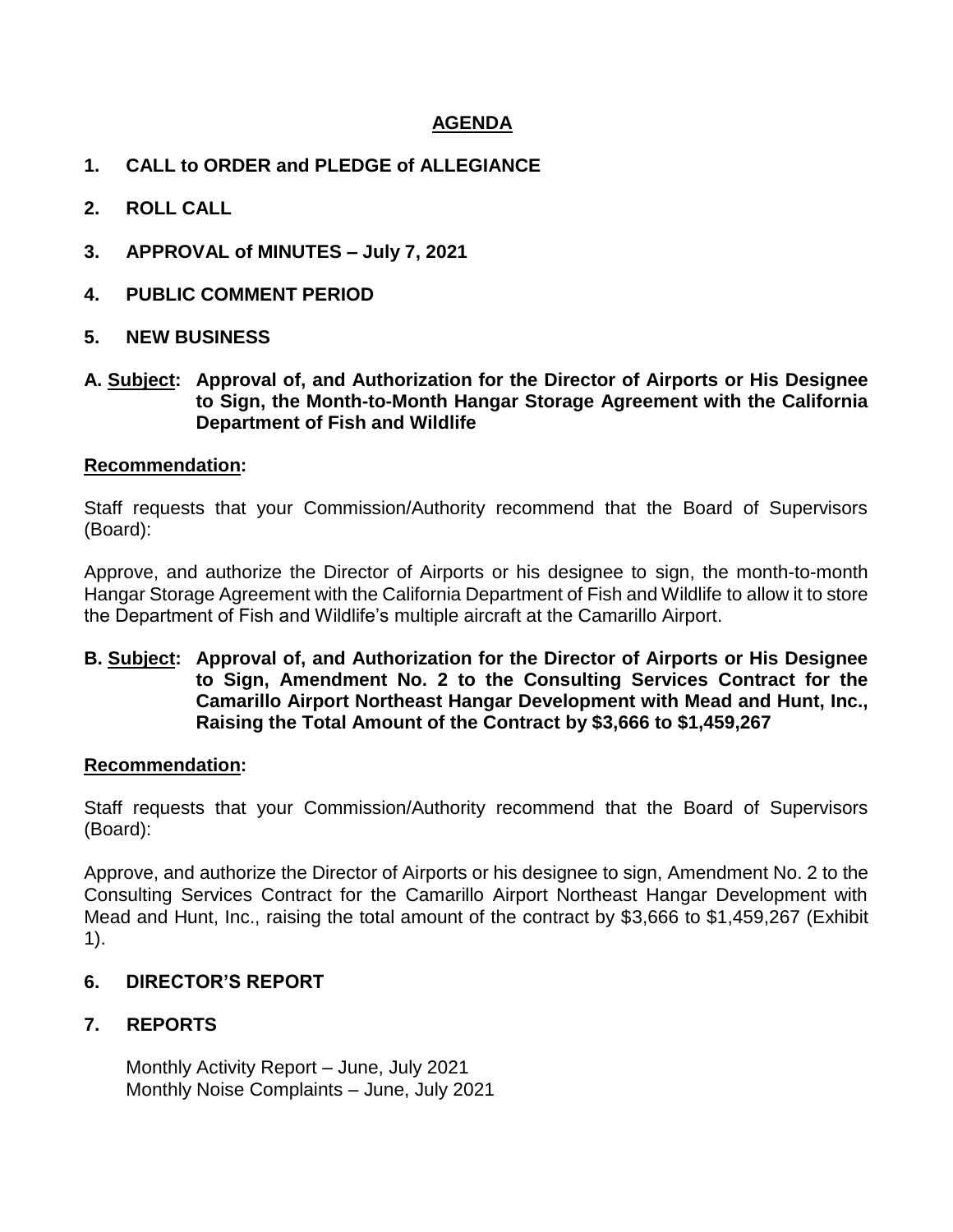Consultant Reports – June, July 2021 Airport Tenant Project Status – August 2021 Project Status – August 2021 Financial Statements Fourth Quarter – FY 2020/2021 Meeting Calendar

## **8. CORRESPONDENCE**

Estimate dated July 8, 2021 from Madeline Herrle to Scott Barer re: Public Records Request of June 23, 2021

Notice of Closure re: Oxnard Airport Runway 7-25 Reconstruction beginning August 4, 2021

Letter dated August 20, 2021 from Dave Nafie to Greg Ramirez, City of Camarillo re: Agreement Regarding Cloud Nine Hangar Development Project at the Camarillo Airport

Letter dated September 2, 2021 from Dave Nafie to Greg Ramirez, City of Camarillo re: Agreement Regarding Cloud Nine Hangar Development Project at the Camarillo Airport

**9. COMMISSION COMMENTS –** Comments by Commission members on matters deemed appropriate.

#### **10. ADJOURNMENT**

The next regular Commission meeting will be on Monday, October 4, 2021 at 7:00 p.m. Location to be determined.

IN COMPLIANCE WITH THE AMERICANS WITH DISABILITIES ACT, IF YOU NEED SPECIAL ASSISTANCE TO PARTICIPATE IN THIS MEETING, PLEASE CONTACT ANA CASTRO AT (805) 388-4211. NOTIFICATION 48 HOURS PRIOR TO THE MEETING WILL ENABLE THE DEPARTMENT OF AIRPORTS TO MAKE REASONABLE ARRANGEMENTS TO ENSURE ACCESSIBILITY TO THIS MEETING.